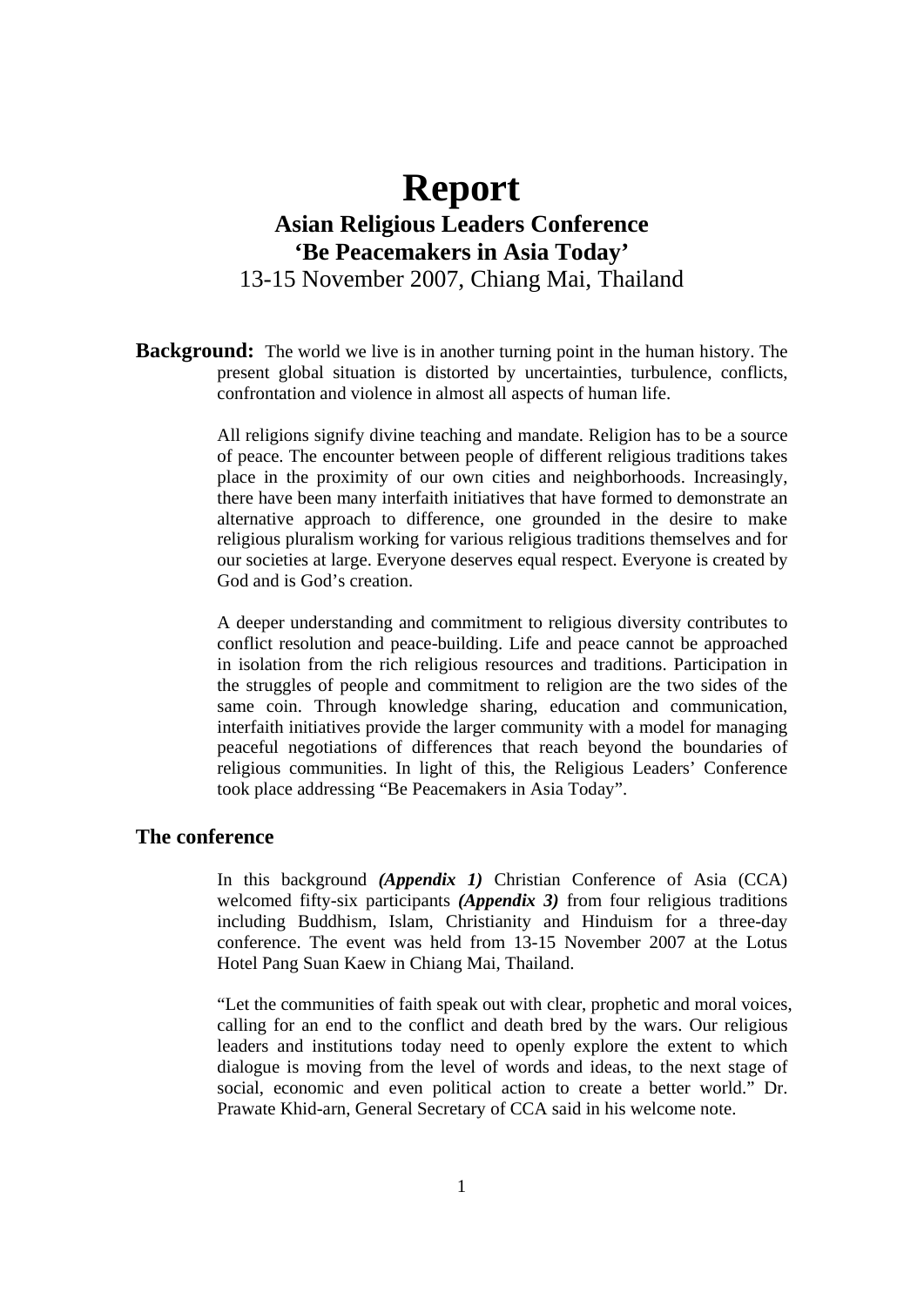### **Objectives:**

The objective of the conference was to bring issues related to peace and reconciliation into the focus of the interreligious debate. All religions are called by its divine faith to support, motivate and enhance its "holistic ministry" by equipping itself adequately towards solidarity and initiating a proactive role in building peace and justice.

The conference provided participants with an opportunity to:

- bring different religions and spiritual traditions together to acknowledge the closeness of their spiritual values and their commitment to interreligious dialogue
- to exchange individual or collective experiences to deepen understanding of the values of cultural diversity and to learn to "live together" peacefully
- to discuss mutual views on peace and reconciliation and develop common ways of responding to violence and foster the spirit of reconciliation
- to reanimate Asian religious and cultural heritage, to preserve human dignity, and to promote justice and peace in the Asia-Pacific region

#### **Expected outcomes:**

It is expected that when participants return to their home countries and workplace, they will develop and improve policies that engage and support role of religion in building communities of peace for all. The presentations, case studies, workshops and discussions aims to facilitate:

- strengthening interreligious dialogue and cooperation as an urgent task of building inter-faith communities of peace and justice
- initiating a proactive inter-faith response to challenging contexts and realities of Asia
- promoting justice, reconciliation and peace towards building harmonious relationships in Asia

#### **Proceedings and resolutions:** The program as cited in *(Appendix 2)* followed

- *November 12*: Most participants reached Chiang Mai and registered at the hotel where accommodation was reserved. The meeting of the resource persons, presenters and group facilitators was held at 19:00.
- *November 13*: The conference officially began with a moment of personal devotion, followed by the welcome note by Dr. Prawate Khid-arn, General Secretary of CCA.

Program of the day included:

**Panel Presentation 1**: "Role of Religion in Conflict and Peacemaking" by Dr. Kyoichi Sugino and Dr. Mark Tamthai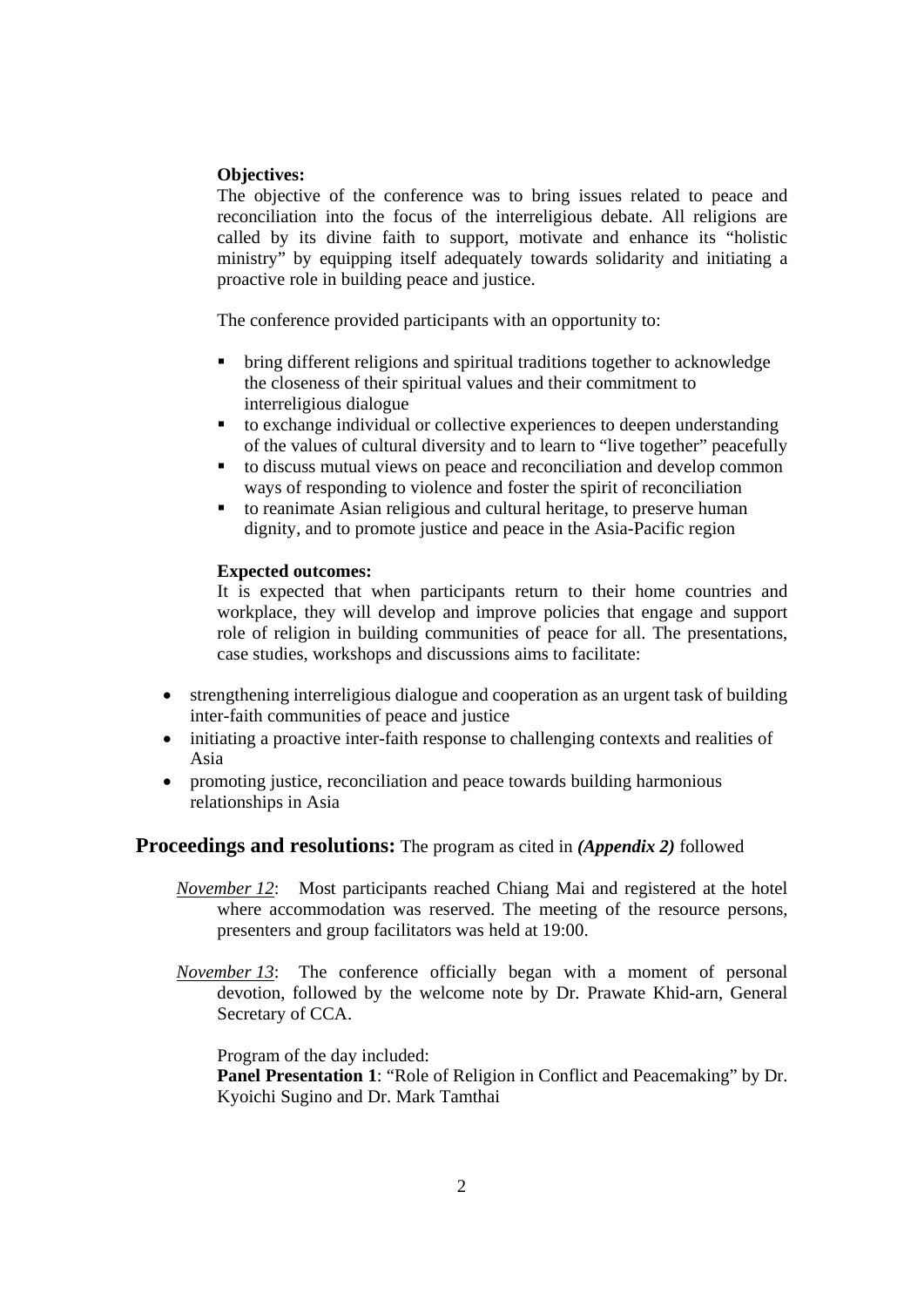**Panel Presentation 2:** "Is Religious Fundamentalism a source for Violence?" by speakers representing four religions traditions.

The session focused on two related and paradoxically poised propositions. One, religion has often been a source of conflict. Two, religion also nurtures within it possibilities of transcending the narrow and divisive confines of identity, perceptions and commitments. The historical-geographical referent for looking at the play and implications of the two paradoxically poised propositions is the vast continental space of Asia.

**Group discussion 1**: To give discussion a clear focus the concept note "Is Religious Fundamentalism a source for Violence?" participants were divided into four groups to discuss the following questions:

- 1. Why religions are often accused of being co-opted by the power?
- 2. How does religion, which speaks about love, compassion and mercy, also become a tool of violence?
- 3. How exclusive dimensions religion contribute to intolerance and violence?
- 4. How religions are used to solve conflicts?

#### *November 14*:

**Presentation 4:** "Spirituality for Transformation and Partnership for Peacemaking" (Mr. I.B. Wiyana)

**Case Study 1:** "Interreligious cooperation for Peace-building and Conflict Transformation in Asia"

- Buddhism (Ven. P. Assaji Thero)
- Hinduism (Dr. Suresh Sharma)
- Chritianity (Rev. Dr. Rienzie perera / Rev. Dr. Margaretha Hendriks)
- Islam (Ms. Amirah Ali Lidasan)

**Group Workshop:** Discussions focused on the following global issues:

- **Human Rights**
- Poverty
- $H$  Health
- **Environment**

*November 15*: The morning session was devoted to finalise the following agenda:

- Statement of commitment *(Appendix 5)*
- Action Plan for Future Cooperation, and
- Closing Act and Vote of Thanks (Dr. Prawate Khid arn)

**Building Together:** In coordination with the Habitat for Humanity, participants took part in building two houses for the poor at Pa Pong village, Doi Saket District, located around 30 kilometers from the city. The activity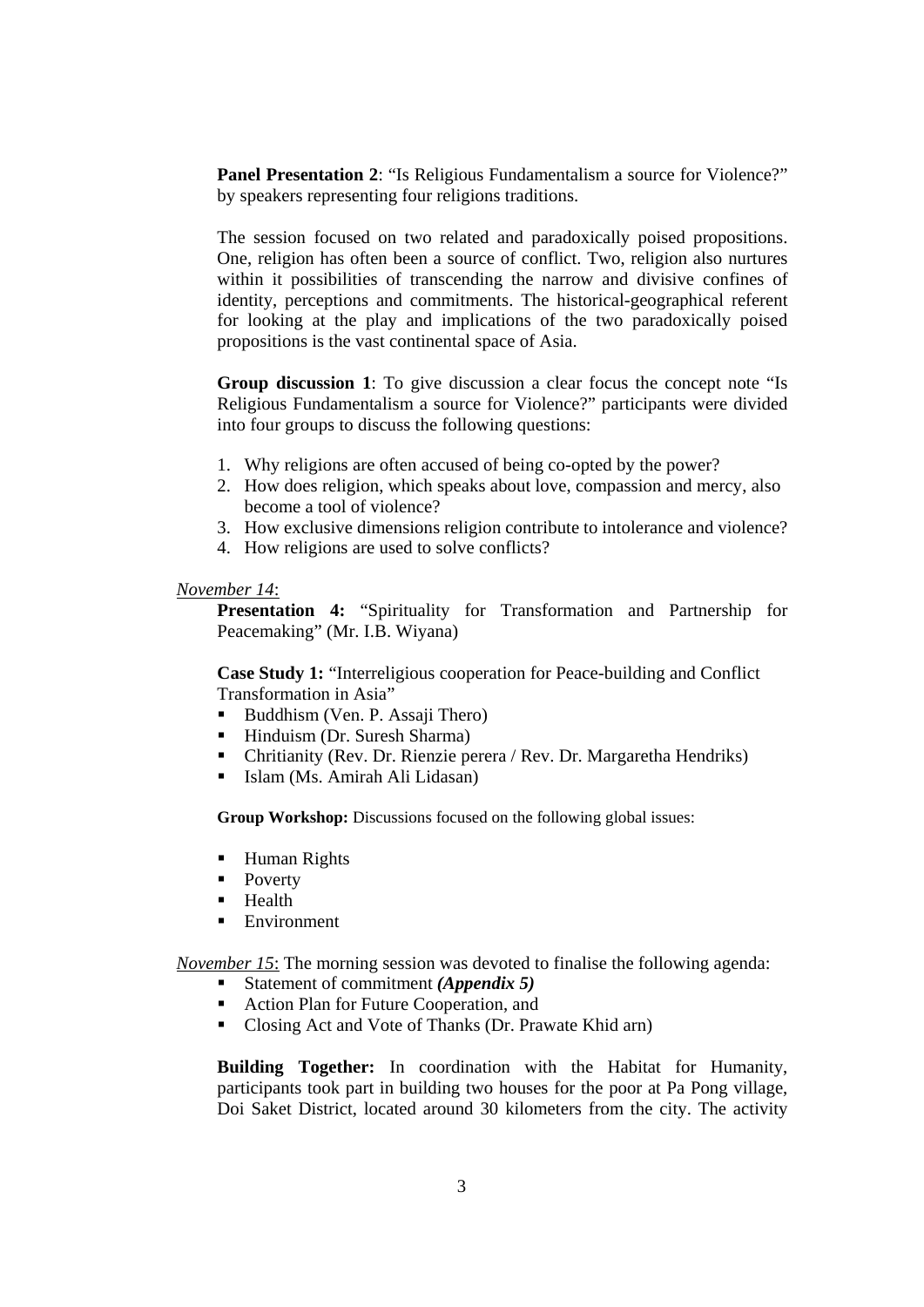was not only to build the house, but was aimed to promote fellowship and partnership among friends from different faith and religious backgrounds.

**Recommendation and follow up:** The conference discussed and identified the areas of human rights, poverty, health and environment for necessary action.

- Strengthening interreligious networks at local, national and international levels
- Working towards sensitising the communities in one's own religious tradition for becoming agents of peace and reconciliation
- Advocating policies of good governance, respect for human rights, especially women and children rights, and care for the nature
- Equipping people to stand against communal, religious, ethnic violence and violence against women
- Exchanging information among religious communities for promoting cooperation and solidarity
- Sharing human and financial resources for promoting a culture of peace
- Forming an Interreligious Task Force for advocating and promoting human rights
- Organising events to lobby with international forums and institutions, like the UN and other similar bodies for more ethically inspired foreign policies
- Responding to policies issued by multi-lateral institutions, such as World Bank, International Monetary Fund (IMF) and World Trade Organisation (WTO)
- Negotiating with major religious communities and governments in countries, where minority communities feel insecure, for complementing effective policies and initiating peace processes

**Practical follow up:** The meeting signified closer cooperation and intended for recommendations being implemented. CCA has been requested to follow up the recommendations by setting up a small "Continuation Task Force".

**Finance:** The conference received financial support *(Appendix 4)* from various organisations namely WCC–Ecumenical Scholarship Fund (ESF), Niwano Peace Foundation (NPF), United Church of Christ in Canada (UCC), Asian Conference for Religion and Peace (ACRP), Council for World Mission (CWM), Presbyterian Church, Canada (PCC), Church of Scotland, Uniting Church in Australia, and the Presbyterian Church in the Republic of Korea (PROK).

> The expenditure covered travel subsidy, accommodation and food, materials and documents, local transportation and coordination. Some amount is used for publications.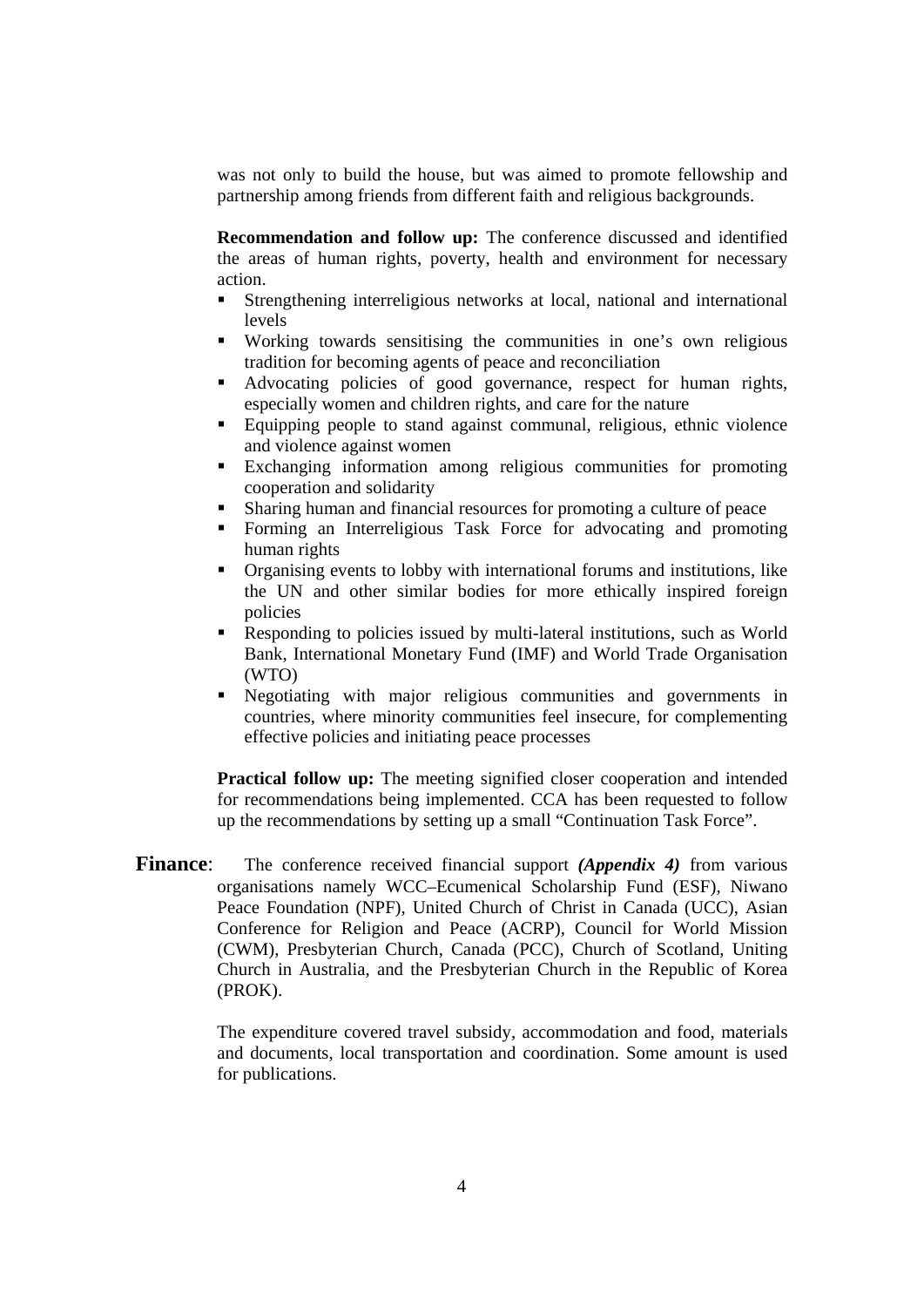### Appendix 1: **Background**

We are living in another turning point in human history. The present global situation is distorted by uncertainties, turbulence, conflict, confrontation and violence in almost all aspects of human life. With technological progress we are able to find a new world of prosperity, but at the same time we see violence and intolerance everywhere in the world. We experience uncertainty, problems and volatility in our economic, social and political life.

We continue to live in another divided and conflicting society. Peace in Sri Lanka appears to be totters as suicide bombing returned and the government-LTTE peace talks suspended. More than 30,000 Sri Lankan ordinary people, officer, soldiers died since the armed struggle began. In Nepal, the decade-long insurgency has taken more than 12,500 lives. In the southern Thailand, peace is still unreachable.

In spite of global economic and technological advancement, poverty continues a nightmare of majority. Many people in Asian countries have been left jobless and unemployed. Forced migration is a result of the collapse in basic agriculture, small – holders farming and small business entrepreneurs, many of them end up as migrant workers in the more affluent cities and countries.

Thus it is not surprising that the number of migrants worldwide has increased to 175 million in 2000, or double the number compared to 1975. These figures do not even include undocumented migrants who are estimated to be around 35 million people. If we would compare only the number of documented migrants to the world's population, one in 35 people are migrants. Of these, 120 million are migrant workers while the rest are refugees, asylum seekers and permanent immigrants. Half of these are women.<sup>1</sup> In Asia alone 49.9 million or 1.4% of its population are migrants<sup>2</sup> from the developing economy of Indonesia, Bangladesh, Nepal, Sri Lanka, India, Thailand, and the Philippines.

Worsening state of ecological system is another threat to majority of people. Environmental decay and destruction is happening in many countries specifically to the Third World countries. Global warming, denudation of remaining forest, degradation of marine life among others are related to the greediness of the few at the expense of many. While few are enjoying the blessings of nature majority are suffering from the backlash of being irresponsible stewards of God's creation.

Health is one of the basic needs of people. But due to poverty and unemployment many people are dying without giving a proper health care and attention. The increasing number of malnutrition among the people of Asia, Africa and Latin America is tantamount of saying that health is no longer a basic right of people rather it is a privilege among the few. Worse, people who are being affected with HIV/ AIDS are continuously increasing nowadays. Majority of them are women and children who are wittingly and unwittingly allowed themselves to be trafficked

 $\overline{a}$ 

<sup>&</sup>lt;sup>1</sup> *Impact of Globalization on Women Migrants, Prepared by: Asia Pacific Mission for Migrants (APMM), Asia Pacific Women Law and Development (APWLD) and Korean House for International Solidarity (KHIS), submitted to Asia Pacific Research Network*

<sup>2</sup> *Based on UNDESA, World Bank, IOM, ILO and UNHCR Report of 2005, www.ilo.org*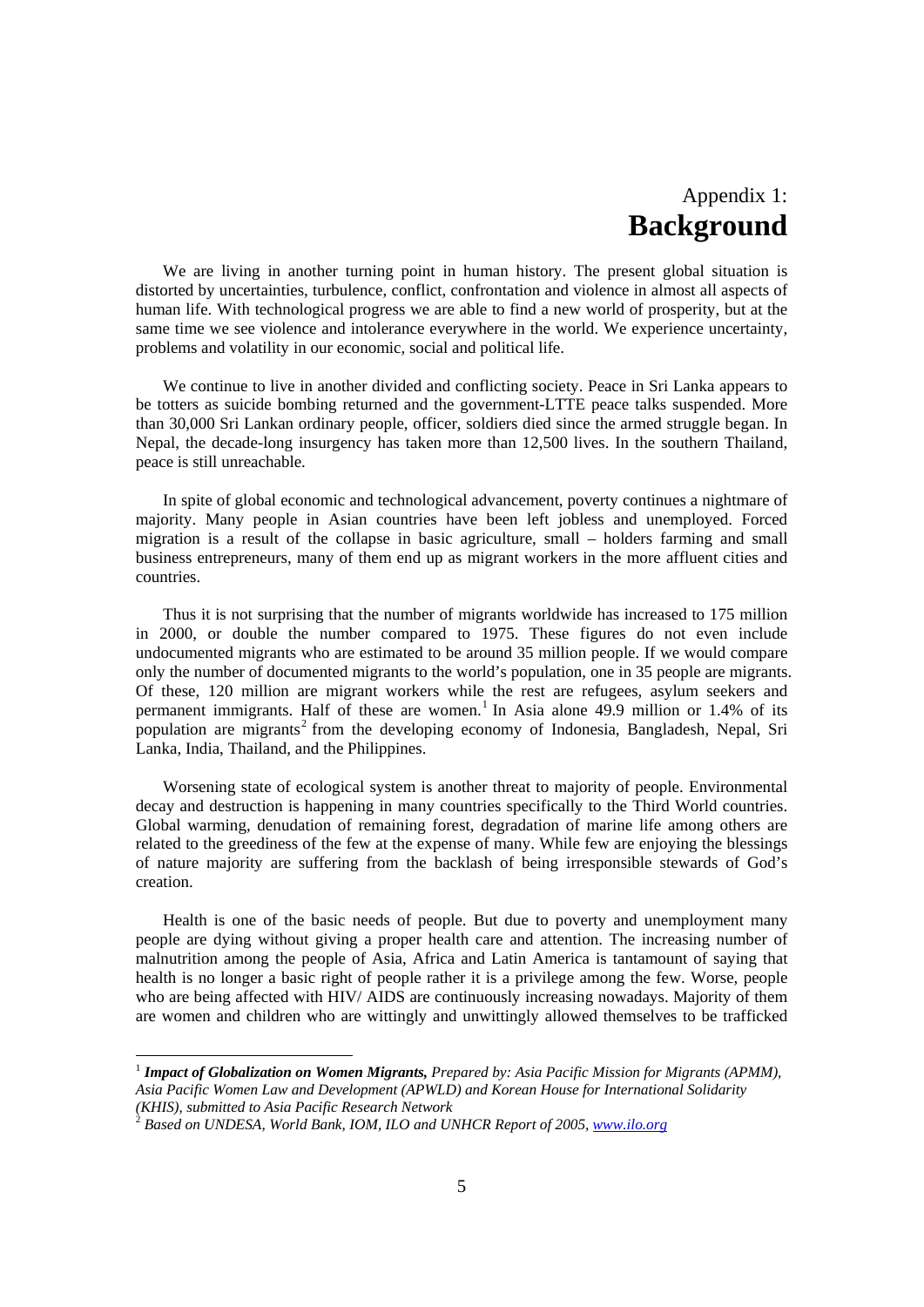knowing that they will able to bring their family out of poverty and malnutrition. Worse, people who are suffering from HIV/ AIDS are discriminated and considered as sinners specifically from churches who do not understand their situation.

The questions that we are facing together as religious communities are, whether these conflict affecting religion? What is peace the world is crying for? Where are religions when people are crying for peace? How do religions become peacemakers?

#### **Religious Response**

Beyond diversity of culture, language, race, geography, history, faith and religion, the common core of all humanity is life and peace. All religions signify this divine teaching and mandate. It is only unfortunate that often religions are used to separate people and destroy, rather than uniting and strengthening life. Such untoward developments need to be encountered at all  $level.<sup>3</sup>$ 

Religion is a source of peace. The encounter between people of very different religious traditions takes place in the proximity of our own cities and neighborhoods. Increasingly, there have been many interfaith initiatives that have formed to demonstrate an alternative approach to difference, one grounded in the desire to make religious pluralism work for the various religious traditions themselves and for our societies at large. Everyone deserves equal respect. Everyone is created by God and being His creature. The formula for peace according to Hinduism is mutual coexistence. The formula for peace according to Buddhism is non-violence. The Christian formula for peace is based on the concept of unilateral adjustment. And the Islamic formula for peace is respect for all.4

A compelling question for people of faith today is how to remain committed to one's own religious tradition while being open to the beauty and truth of other religions. But people engaged in dialogue have felt their own faith challenged and deepened by the new dimensions of religious life which they have observed, and many find in interaction and dialogue people of other faiths a new momentum for doing theology and reviving spirituality.

A deeper understanding and commitment to religious diversity contributes to conflict resolution and peace-building. The issue related to life and peace cannot be approached in isolation from the rich religious resources and traditions. Participation in the struggles of people and commitment to ultimate mystery of religion are the two sides of the same coin. They make a complete paradigm.<sup>5</sup> Through knowledge sharing, education and communication, interfaith initiatives provide the larger community with a model for managing peaceful negotiations of differences that reach beyond religious community boundaries. In light of this analysis, the conference of religious leaders is initiated.

In light of this, peace building can only do if the religious communities- Buddhist, Muslim, Christian, Jew, Hindu and other faiths, are united in the spirit of unity and harmony.

 $\overline{a}$ 

<sup>3</sup> *S. Robertson, Religion as Life-Sustaining-A Pluralistic Perspective, Religion and Society, Vol. 51, No. 1, March 2006.*

<sup>4</sup> *Maulana Wahiduddin Khan, Peace and Religion,*

<sup>5</sup> *S. Robertson, op.cit., p.3.*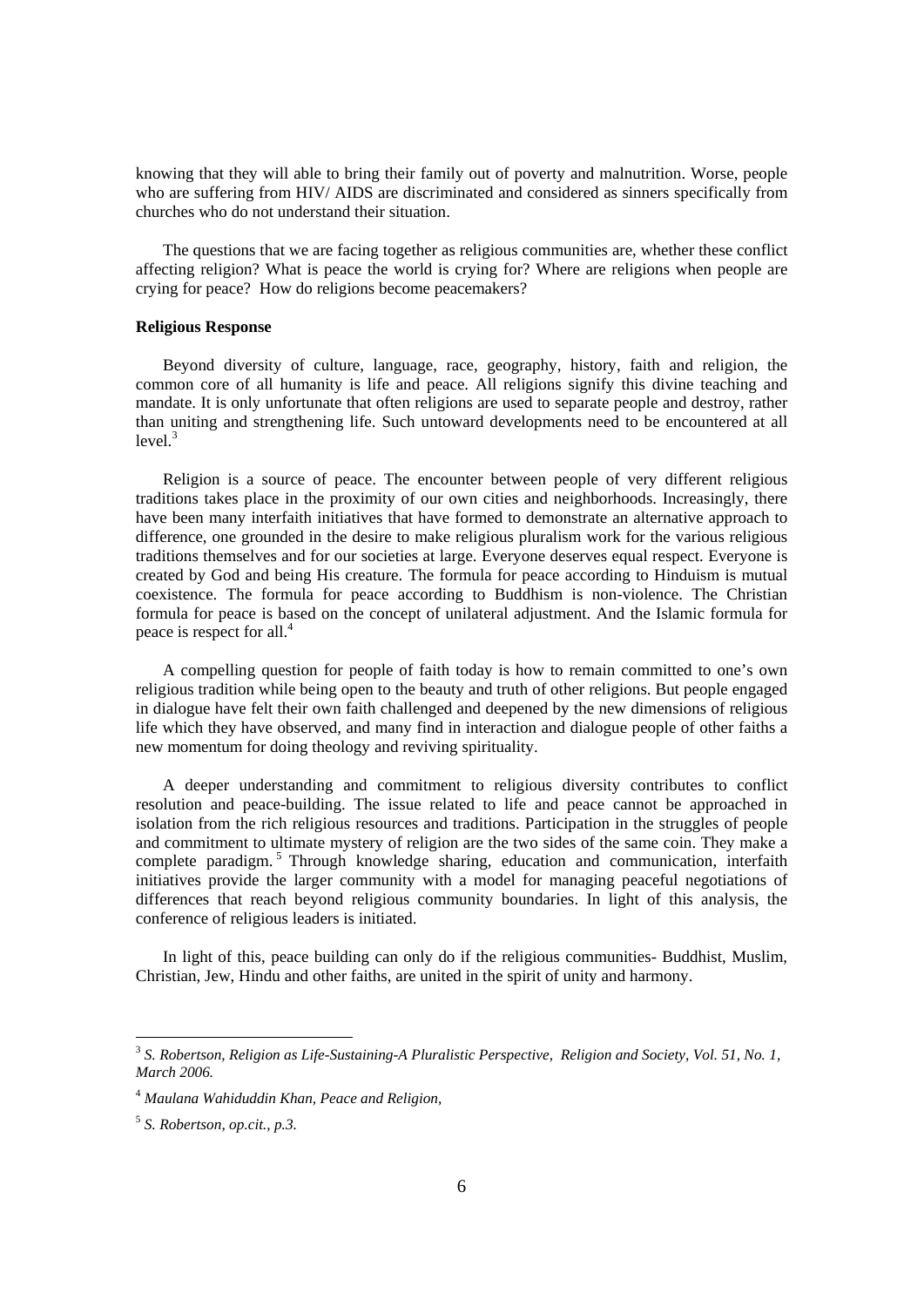**General objective:** The main objective of the Conference is to bring issues related to peace and reconciliation into the focus of the religions. All religions have been called by its divine faith to support, motivate and enhance its "holistic ministry" by equipping itself adequately towards solidarity and initiating a proactive role in building peace and justice.

**Specific objectives:** The conference will provide participants with an opportunity

- to bring the different religions and spiritual traditions together to acknowledge the closeness of their spiritual values and their commitment to inter-religious dialogue
- to exchange individual or collective experiences to deepen understanding of the values of Cultural Diversity and to learn to "live together" better
- to discuss mutual views on peace and reconciliation and develop common ways to peacefully respond to violence and foster the spirit of reconciliation
- to reanimate Asian religious and cultural heritage, to preserve human dignity, and to promote justice and peace in the Asia-Pacific region

**Expected Outcome:** We envisage that the presentations, case studies, workshops and discussions will facilitate:

- strengthening inter-religious dialogue and cooperation in the urgent task of building interfaith communities of peace and justice
- initiating a proactive inter-faith response to challenging contexts and realities in Asia
- promoting justice, reconciliation and peace towards building harmonious relationships in Asia

**Participants:** Around 60 participants from various religions- Buddhist, Christian, Muslim and Hindu in Asian countries are invited. Equal representation of participants will be carefully considered to ensure voices of all religions are included.

**Venue** Lotus Hotel (Pang Suan Kaew), Chiang Mai, Thailand **Date** 12 (arrival) -16 (departure) November 2007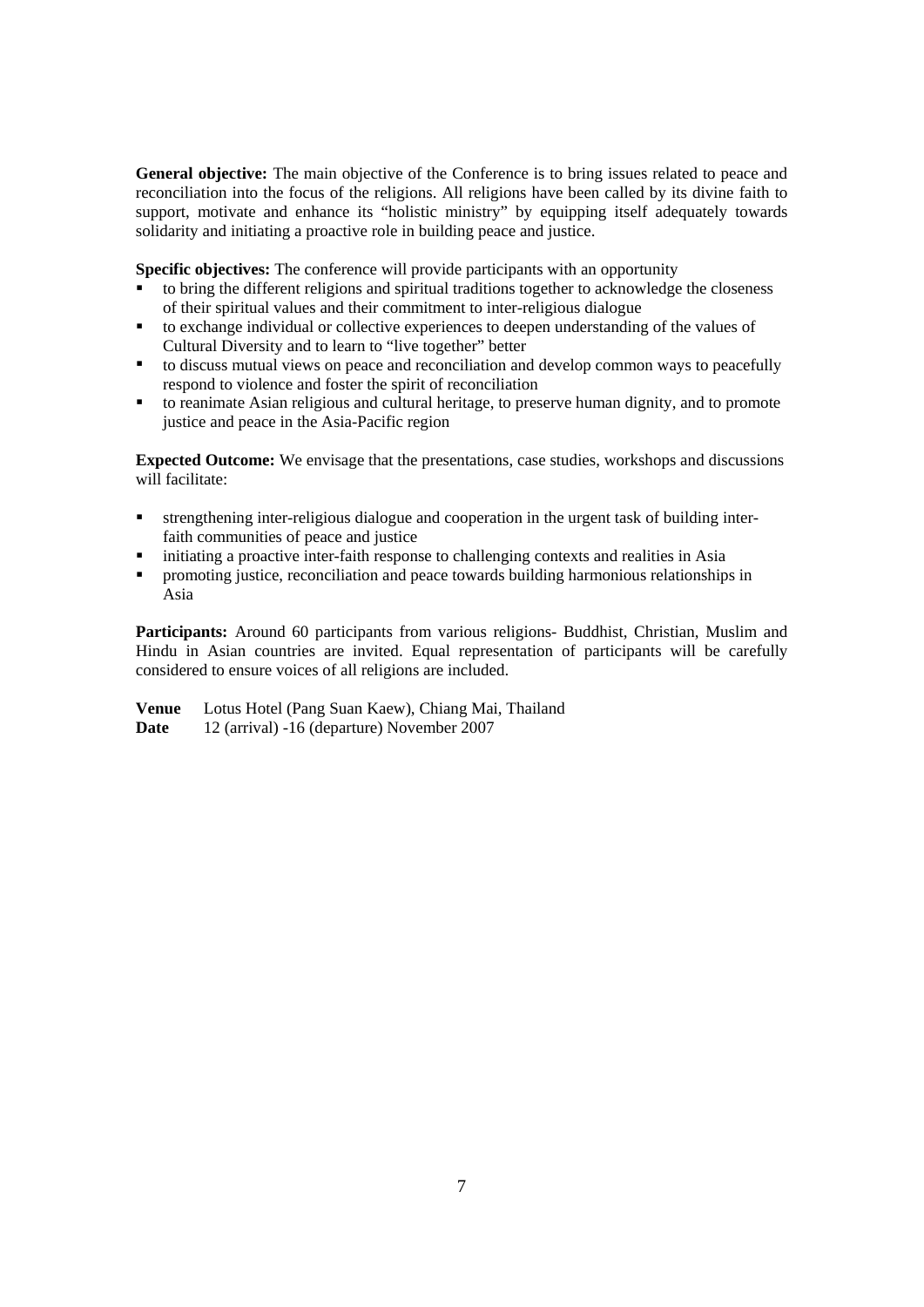## Appendix 2: **Program**

| Date/                       | Nov. 12                                                                                              | Nov. 13                                                                                                                            | Nov. 14                                                                                                                                                                                                         | Nov. 15                                                                                              | Nov. 16                                        |
|-----------------------------|------------------------------------------------------------------------------------------------------|------------------------------------------------------------------------------------------------------------------------------------|-----------------------------------------------------------------------------------------------------------------------------------------------------------------------------------------------------------------|------------------------------------------------------------------------------------------------------|------------------------------------------------|
| Time                        | Sun.                                                                                                 | Mon.                                                                                                                               | Tue.                                                                                                                                                                                                            | 6Wed.                                                                                                | Thu.                                           |
| 08:30-<br>10:00<br>$10:00-$ |                                                                                                      | <b>Opening / Welcome /</b><br><b>Program Overview</b><br><b>Keynote Presentation</b><br>"Role of Religion in<br>Conflict and Peace | <b>Panel Presentation II</b><br>"Spirituality for<br>Transformation and<br>Partnership for Peace<br>Making"<br><b>Case Study I</b><br>"Inter-religious<br>cooperation for Peace<br><b>Building and Conflict</b> | <b>Statement of</b><br>٠<br>commitment<br><b>Action Plan</b><br>$\blacksquare$<br><b>Closing Act</b> |                                                |
| 11:30                       |                                                                                                      | Making"                                                                                                                            | Transformation in Asia"<br><b>Buddhism</b><br>Hinduism<br>٠                                                                                                                                                     |                                                                                                      |                                                |
| $10:00-$<br>10:15           | $\mathbf{A}$<br>$\mathbf R$                                                                          | <b>COFFEE BREAK</b>                                                                                                                |                                                                                                                                                                                                                 |                                                                                                      |                                                |
| $10:15-$<br>11:30           | $\mathbf R$<br>$\mathbf I$<br>$\boldsymbol{\mathrm{V}}$<br>$\mathbf A$<br>L<br>&<br>$\mathbf R$<br>E | <b>Panel Presentation I</b><br>"Is Religious<br>Fundamentalism a source<br>for Violence?"                                          | <b>Case Study II</b><br>"Inter-religious<br>cooperation for Peace<br><b>Building and Conflict</b><br>Transformation in<br>Asia"<br>Christianity<br>٠<br>Islam<br>٠                                              |                                                                                                      | D<br>E<br>${\bf P}$<br>A<br>$\bf{R}$<br>T<br>U |
| $11:30-$<br>13:00           | G<br>I                                                                                               | <b>LUNCH</b>                                                                                                                       |                                                                                                                                                                                                                 |                                                                                                      | $\mathbf R$<br>E                               |
| $13:00-$<br>15:00           | $\bf S$<br>T<br>$\mathbf R$<br>A<br>T<br>$\mathbf I$<br>$\mathbf O$                                  | <b>Discussion</b><br>"Is Religious<br>Fundamentalism a source<br>for Violence?"                                                    | Workshop<br>Inter-religious<br>Cooperation on<br>Human Rights<br>Poverty<br>Health<br>Environment                                                                                                               | Building houses<br>together - in<br>Cooperation w/<br>The Habitat for                                |                                                |
| $15:00-$<br>15:30           | $\mathbf N$                                                                                          | <b>COFFEE BREAK</b>                                                                                                                |                                                                                                                                                                                                                 | Humanity<br>at Pa Pong Sub-<br>district, Doi Saket                                                   |                                                |
| $15:30-$<br>17:30           |                                                                                                      | Plenary                                                                                                                            | Plenary                                                                                                                                                                                                         |                                                                                                      |                                                |
| 17:30-<br>19:00             | <b>DINNER</b>                                                                                        |                                                                                                                                    |                                                                                                                                                                                                                 |                                                                                                      |                                                |
| 19:00-<br>20:30             | Orientation                                                                                          | Plenary                                                                                                                            | Plenary                                                                                                                                                                                                         | Free                                                                                                 |                                                |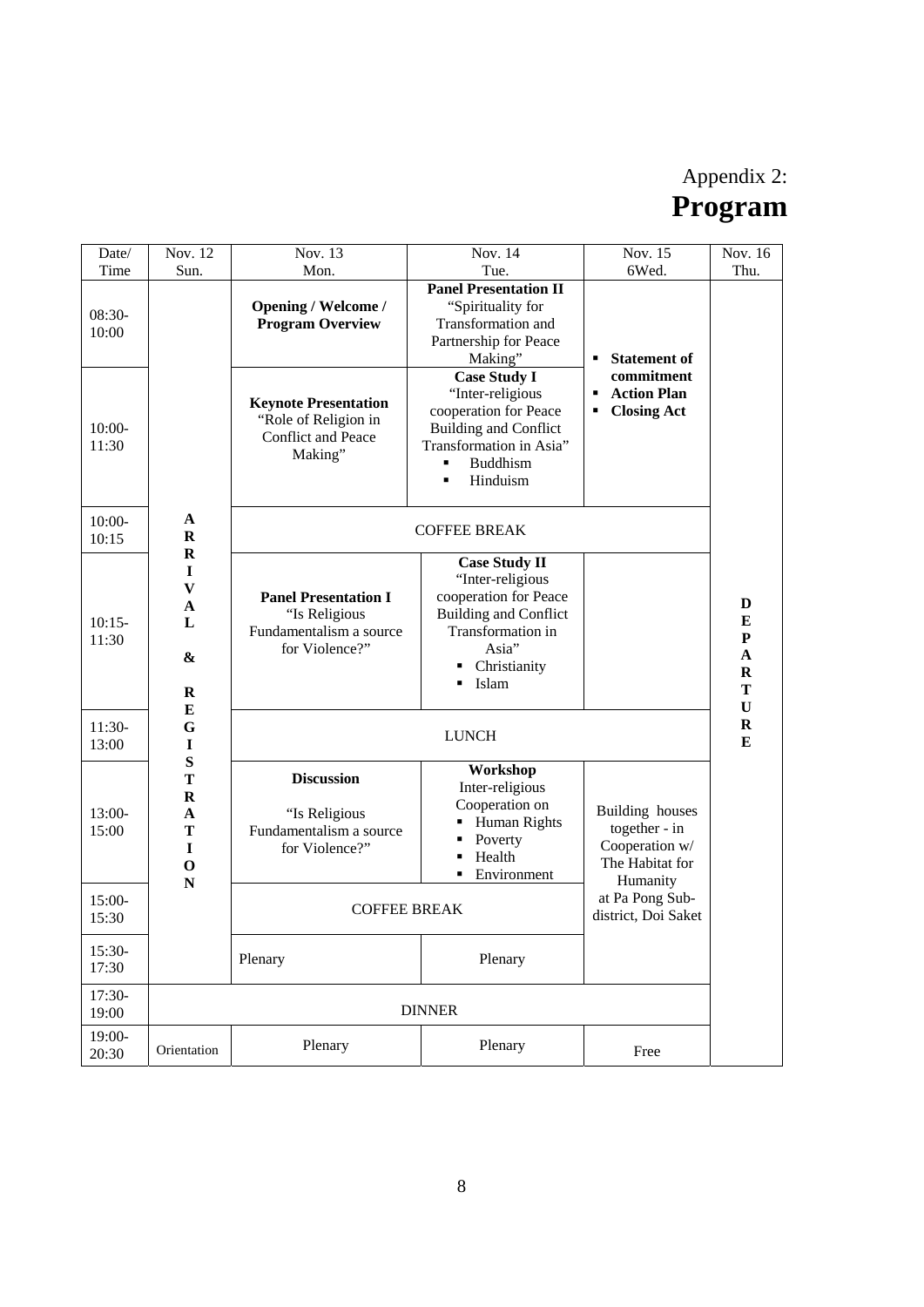## Appendix 5: **Statement of Commitment**

Religious leaders, scholars and peace advocates from the Buddhist, Christian, Hindu and Islamic traditions met at Lotus Hotel, Chiang Mai, on 13–15 November 2007, in a spirit of celebrating the diverse spiritual and cultural heritage of Asia and with a deep commitment to further the peace initiatives. The thematic of the conference was: "Be Peacemakers in Asia today".

The participants met at a time when conflicts affecting millions of people of all faiths are taking place within and among nations and communities. The attempt was to analyze and understand the nature of these conflicts and their varied dimensions. It was distressing to note that in many situations leaders and institutions of religion are co-opted by powers that be. In certain cases they seem themselves to be guilty of instigating or condoning violence. This phenomenon raises a grave question concerning the role and purpose of religion in the world today.

The keynote addresses highlighted the positive and negative practices and interpretations of religion. They sought to clarify the role of religion in peacemaking as well as in causing conflict. They affirmed that the basic thrust of religion is to nurture life and provide for human beings to live in harmony with one another and nature. Religions in different ways have laid down the spiritual basis for a just and moral human order. Religions as communities have also kept alive social networks of solidarity with all, including the marginalized, discriminated and oppressed.

The keynote addresses also focused upon instances and situations wherein religious leaders and institutions allowed themselves to be used by powers that be to suppress and violate the rights and dignity of helpless innocent people. When religion gets distorted in this manner, it loses its relevance and legitimacy. As persons committed to religion, the participants felt the need of restating and reaffirming the basic liberating and lifeaffirming nature of religion.

Speakers from various traditions addressed the problem of religious fundamentalism that sometimes occur because of misinterpretation of religions and as a reaction to repressive political decisions and few unethical international laws is one of the sources of violence. Fundamentalism in making exclusive claims of purity and truth tend to breed intolerance and violence. It was felt that critical interpretation of scriptures and sacred texts is necessary for working towards justice, peace and a decent human order in an increasingly global world. It was agreed that violence cannot be eradicated as long as people are denied the right to food, shelter, education, freedom of speech and belief, participation in decision making.

Spirituality is an experience shared by all religious traditions. It is not and has never been an escape from the realities of life. Spirituality empowers us to overcome fear, powerlessness and divisions within a community as also to transcend and converse across